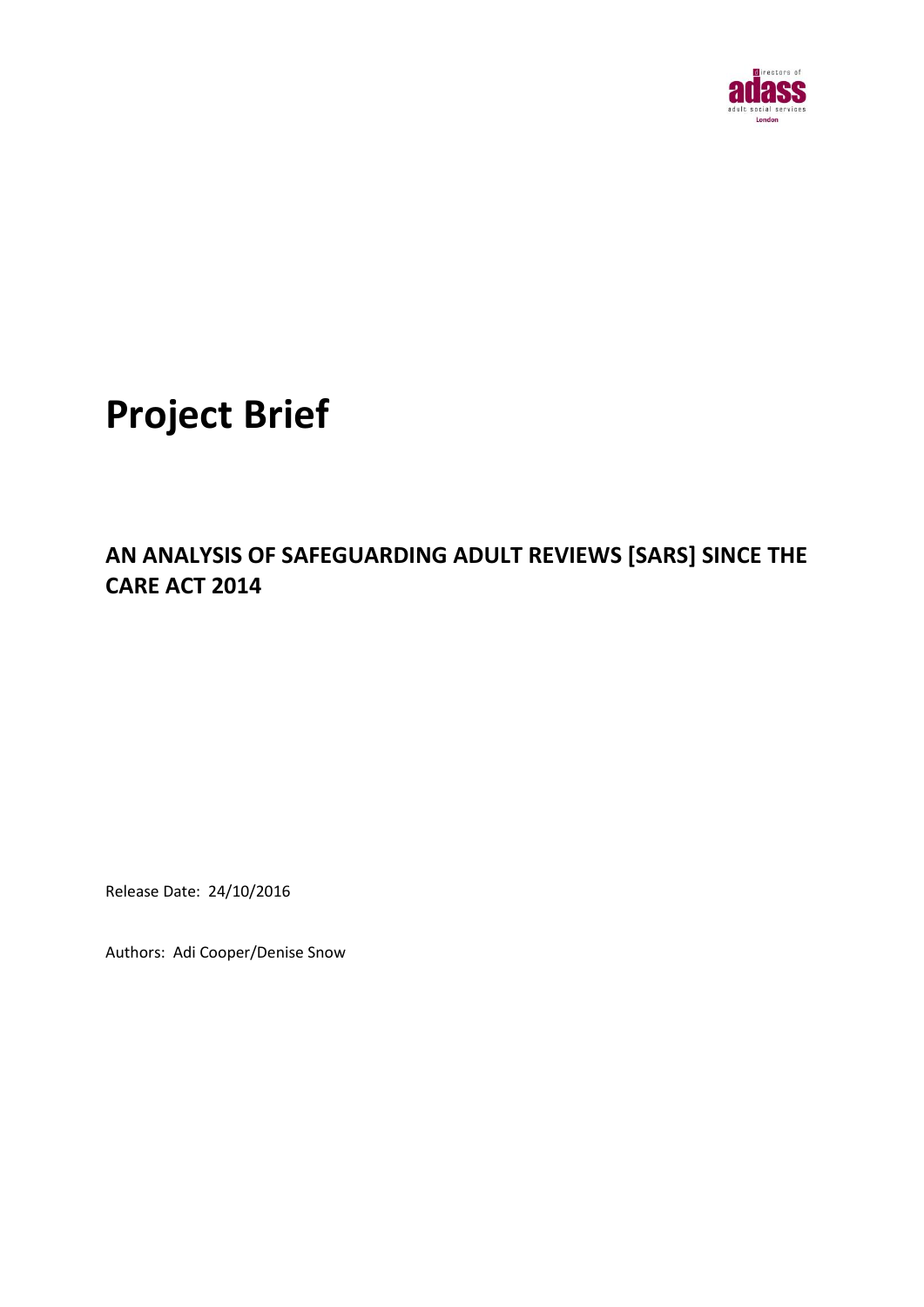

## **Project Brief**

## **1. Purpose**

To provide a firm foundation for the initiation of the project. It is the basis of the Project Initiation Document, which gives the direction and scope of the project and forms the 'contract' between the project team and corporate or programme management. Any significant change to the material contained in the Project Brief will thus need to be referred to corporate or programme management.

## **2. Background**

At the launch of the London Multi Agency Safeguarding Adults Policy and Procedures in February 2016 a workshop was held to discuss the challenges, learning and experience to date regarding Safeguarding Adults Reviews, especially with the introduction of statutory guidance in April 2015. It was an opportunity to share experiences of putting the statutory guidance into practice and it aimed to:

- Outline / signpost the "must dos" from the Care Act Guidance and London multi-agency adult safeguarding policy and procedures regarding Safeguarding Adults Reviews (SARs)
- Share experience on what works, the challenges and the learning
- Share ideas on models and methodologies for undertaking SARs
- Share ideas about the ingredients for reviewing that are based on practical considerations and are: sensible; realistic; affordable.

Feedback from the attendees at the workshop covered included the following areas for any proposed work going forward:

- Provision of a SAR repository (for London)
- SAR methodologies
- Repository for potential SAR reviewers
- Criteria and guidance regarding decisions as to when to undertake a SAR and what type of SAR

A Task & Finish group, with attendees from the launch workshops, took this feedback forward at a meeting in June. The purpose of the meeting was to identify priorities for further development regarding undertaking SARs in London and to develop a proposal for the first meeting of the London Safeguarding Adult Board on the 5 July 2016.

## **3. Project Definition**

#### **3.1 Objectives**

The overall objective of this project is:

To commission an analysis of London Safeguarding Adult Reviews (SARs) undertaken since the Care Act and to identify common themes and lessons that have implications beyond the local system.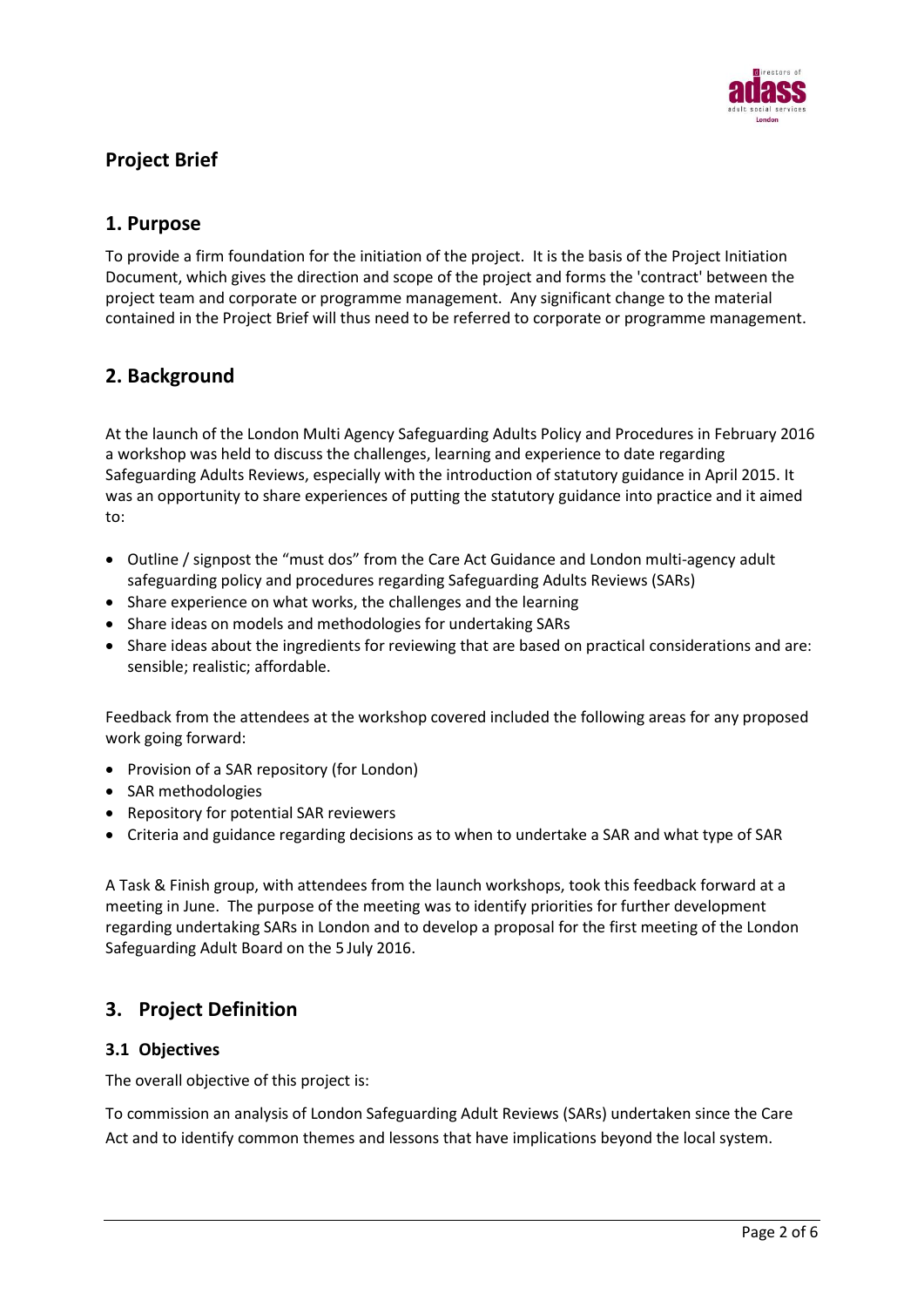

### **3.2 Scope**

The following should be included within the scope:

- To review SARs undertaken in London over a period of two years since the Care Act (2015/2016 and 2016/2017).
- To include both completed SARs and those not yet published.
- To include looking at reviews where a SAR didn't take place.
- To utilise data from HSCIC and NHS Digital on the number of SARs undertaken in London.
- To build on previous work undertaken by NHSE 'Adults at Risk in London A Stocktake' which included SARs and other reviews undertaken in London during 2014/15.
- To link with the work NHSE are undertaking on LD Mortality Reviews in order to avoid duplication of processes.
- To liaise with the project currently commissioned by the London Safeguarding Children's Board with regards to Safeguarding Children Reviews.
- To take into account the findings of the Wood Report considering the findings in relation to SARs and bearing in mind their different nature and legal framework to SCRs.
- To build on work currently undertaken around key areas and categorisation of SARs in order to avoid duplication and collect information already captured.
- To identify common and frequent themes in London SARs.
- To identify issues specific to London.

#### **3.3 Outline Deliverables/Desired Outcomes**

The key deliverables will be:

- Undertake and complete an analysis of SARs during the agreed time period.
- To develop and establish a repository of SAR methodologies that will be hosted by LondonADASS.
- To agree methodology for searching repository to ensure searches can be undertaken for SAR methodology, themes and recommendations
- To provide interim and final reports to the London SAB on themes and issues arising from the analysis. The report will include issues specific to London and make clear recommendations on undertaking SARs.
- Support the achievement of a consistent approach across London on how the statutory criteria for SARs are applied and to understand how decisions regarding what becomes a SAR are made.
- To make recommendations to the London SAB on future areas of work relating to SARs

#### **3.4 Change Management Considerations**

Description of how the project will involve, affect and prepare people.

- Summarise the changes to be achieved (WHAT)
	- This work will assist London Safeguarding Adult Board Chairs in the implementation of the Care Act 2014 and statutory guidance in April 2015 where there is a need to arrange a SAR.
	- The analysis will provide learning from the themes of the SARs undertaken.
	- Provide models and methodologies for undertaking SARs based on practical considerations that are sensible, realistic, affordable – proportionate review appropriate to the problem which is needed to be addressed.
	- To provide a set of criteria and guidance regarding decisions as to when to undertake a SAR and what type of SAR.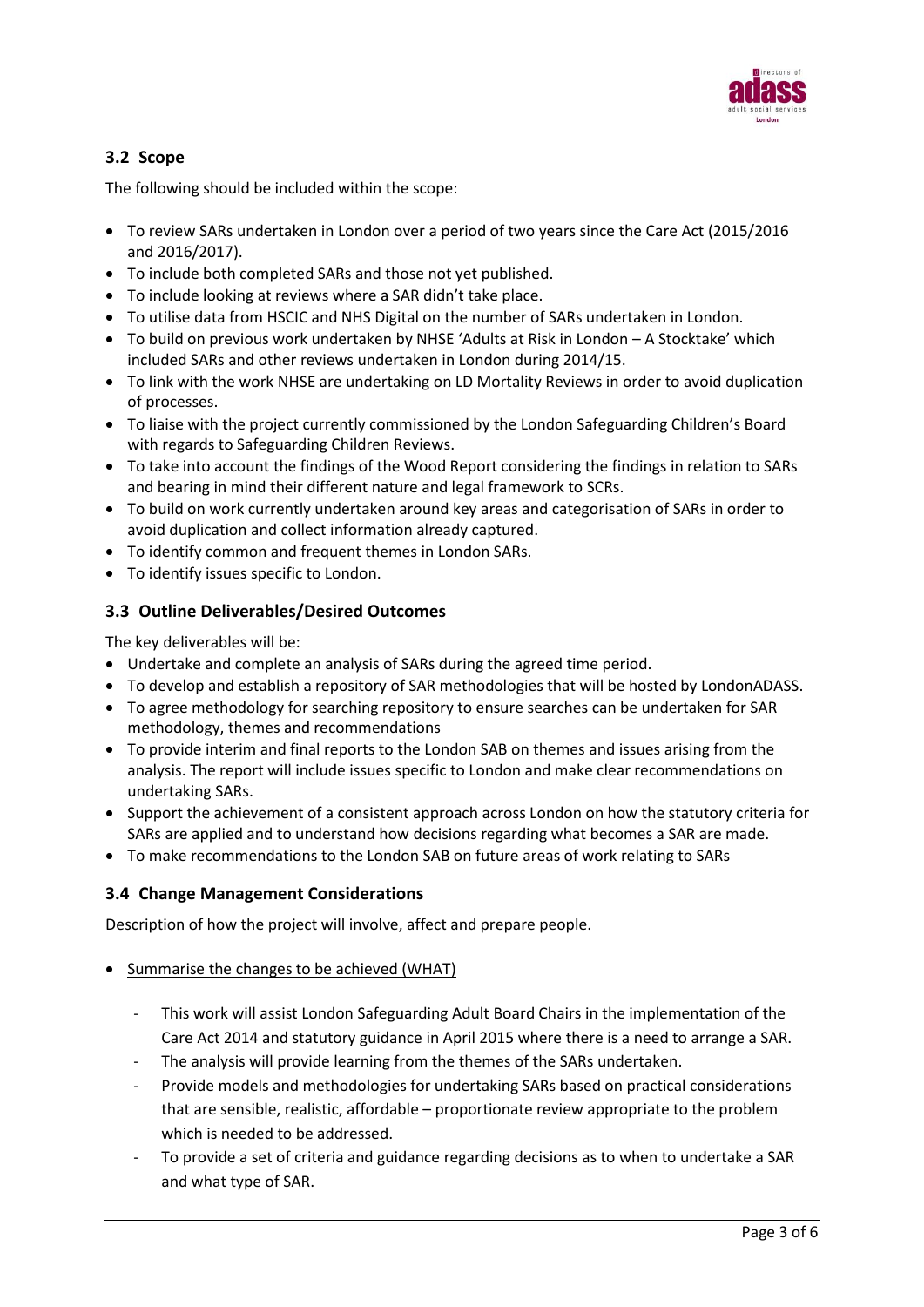

- Briefly describe WHO (teams, areas etc.) the project will affect and in what way
	- This project will be supported by LondonADASS .
	- External consultancy resource to be secured to deliver the project.
	- A Steering Group will be formed to oversee the work and chaired by a member of the London Safeguarding Adult Board.
	- The Steering Group will feedback to the London Safeguarding Adults Board and London Safeguarding Adult Board Chairs Network.

#### **3.5 Constraints**

The following is the main constraint that will impact the project:

- For the deliverables of this project to be useful to London SAB Boards it needs to be completed in a relatively short time scale i.e. first Interim Report by end of December 2016; second final report by the end of May 2017.
- The tendering process will start in October 2016 with the view of commencing the work in December 2016.

#### **3.6 Dependencies**

This project is not dependent on the delivery of any other project, and other projects are not dependent on the successful delivery of this project. Other deliverables for the work will include:

- To establish a web based repository of SAR Reviewers.
- To develop a set of Adult Quality Markers.
- To establish a web based repository of methodologies.

#### **3.7 Interfaces**

This commission will be informed by statutory guidance, the practice guidance and Making Safeguarding Personal.

#### **3.8 Key Stakeholders**

Directors of Adult Social Services, Safeguarding Adult Board Chairs, Safeguarding Leads, Metropolitan Police Service, Clinical Commissioning Groups, NHS England, Advocacy organisations , Housing, Social Care and Health Providers.

## **4. Project Approach**

#### **4.1 Delivery mechanism**

The following details how the project will be delivered:

- It is proposed that an external consultancy resource is secured to deliver the project.
- The delivery of the project will involve input from London SAB Chairs, the Steering Group and SARs Task & Finish Group.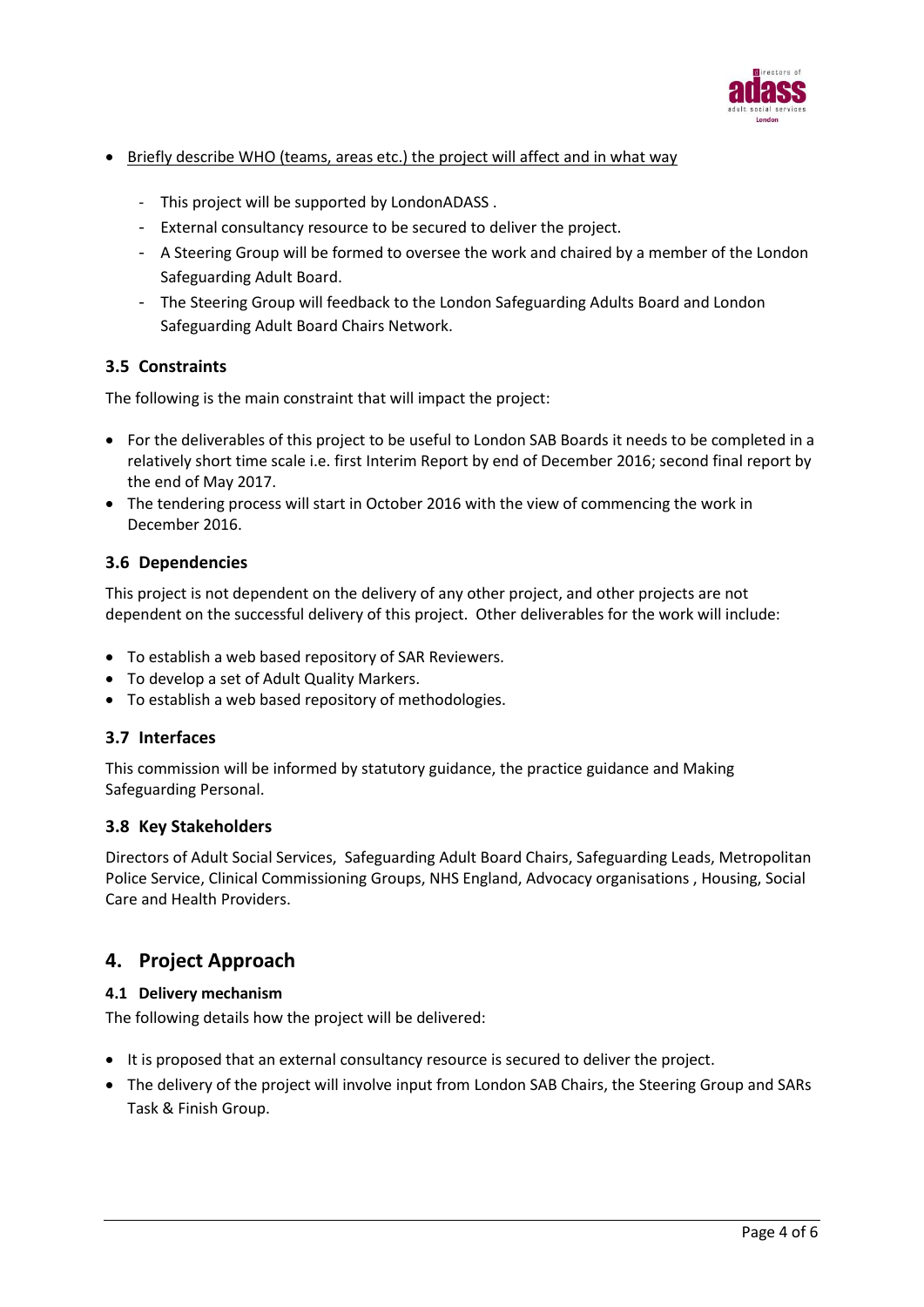

Key Tasks and proposed timescales:

| <b>Task</b>                              | <b>Timescale</b>           |
|------------------------------------------|----------------------------|
| Develop data analysis approach           | December 2016              |
| Initial Data collection                  | December 2016/January 2017 |
| Data analysis                            | January 2017               |
| Progress Report to LSAB                  | 18 January 2017            |
| <b>Draft Initial Report</b>              | February 2017              |
| 2 <sup>nd</sup> round of data collection | March 2017                 |
| Progress report to SAB Chairs            | March 2017                 |
| Further data analysis                    | April 2017                 |
| <b>Final Report</b>                      | May 2017                   |

#### **4.2 Cost**

Total number of days: please confirm with submission

Daily rate: please confirm within submission

## **5. Acceptance Criteria**

The Acceptance Criteria is based on the successful delivery of the tasks and key deliverables outlined above.

#### **6. Risks**

Any risks which are identified during the lifetime of the project will be transferred to the risk register within the project workbook when it is generated.